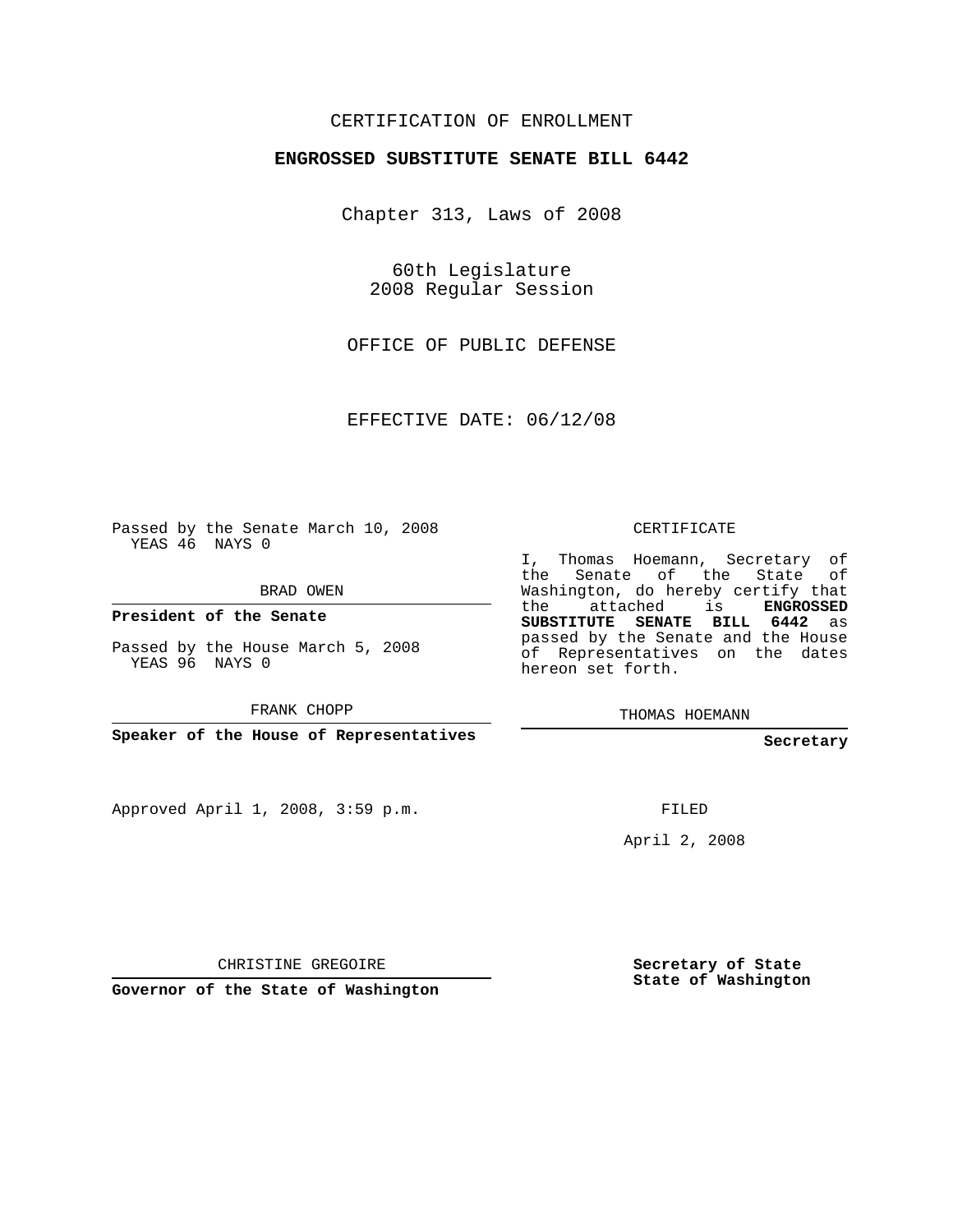# **ENGROSSED SUBSTITUTE SENATE BILL 6442** \_\_\_\_\_\_\_\_\_\_\_\_\_\_\_\_\_\_\_\_\_\_\_\_\_\_\_\_\_\_\_\_\_\_\_\_\_\_\_\_\_\_\_\_\_

\_\_\_\_\_\_\_\_\_\_\_\_\_\_\_\_\_\_\_\_\_\_\_\_\_\_\_\_\_\_\_\_\_\_\_\_\_\_\_\_\_\_\_\_\_

AS AMENDED BY THE HOUSE

Passed Legislature - 2008 Regular Session

### **State of Washington 60th Legislature 2008 Regular Session**

**By** Senate Judiciary (originally sponsored by Senators Regala, Stevens, Kline, Zarelli, Tom, Parlette, Hargrove, Swecker, Fraser, Pridemore, McDermott, and Kohl-Welles)

READ FIRST TIME 01/25/08.

 AN ACT Relating to the office of public defense; amending RCW 2.70.005, 2.70.010, 2.70.020, and 2.70.030; creating a new section; and repealing RCW 43.131.389 and 43.131.390.

BE IT ENACTED BY THE LEGISLATURE OF THE STATE OF WASHINGTON:

 NEW SECTION. **Sec. 1.** (1) The legislature finds that the office of public defense:

 (a) Operates in an efficient and economical manner, with adequate cost controls in place;

(b) Meets established goals and targets; and

 (c) Does not substantially duplicate services offered by other agencies or the private sector.

 (2) Termination of the office of public defense would have substantial and wide-reaching ramifications on the court system in Washington state. The right to counsel is a constitutional right, and provision of counsel for indigent defendants is a government responsibility.

 **Sec. 2.** RCW 2.70.005 and 1996 c 221 s 1 are each amended to read as follows: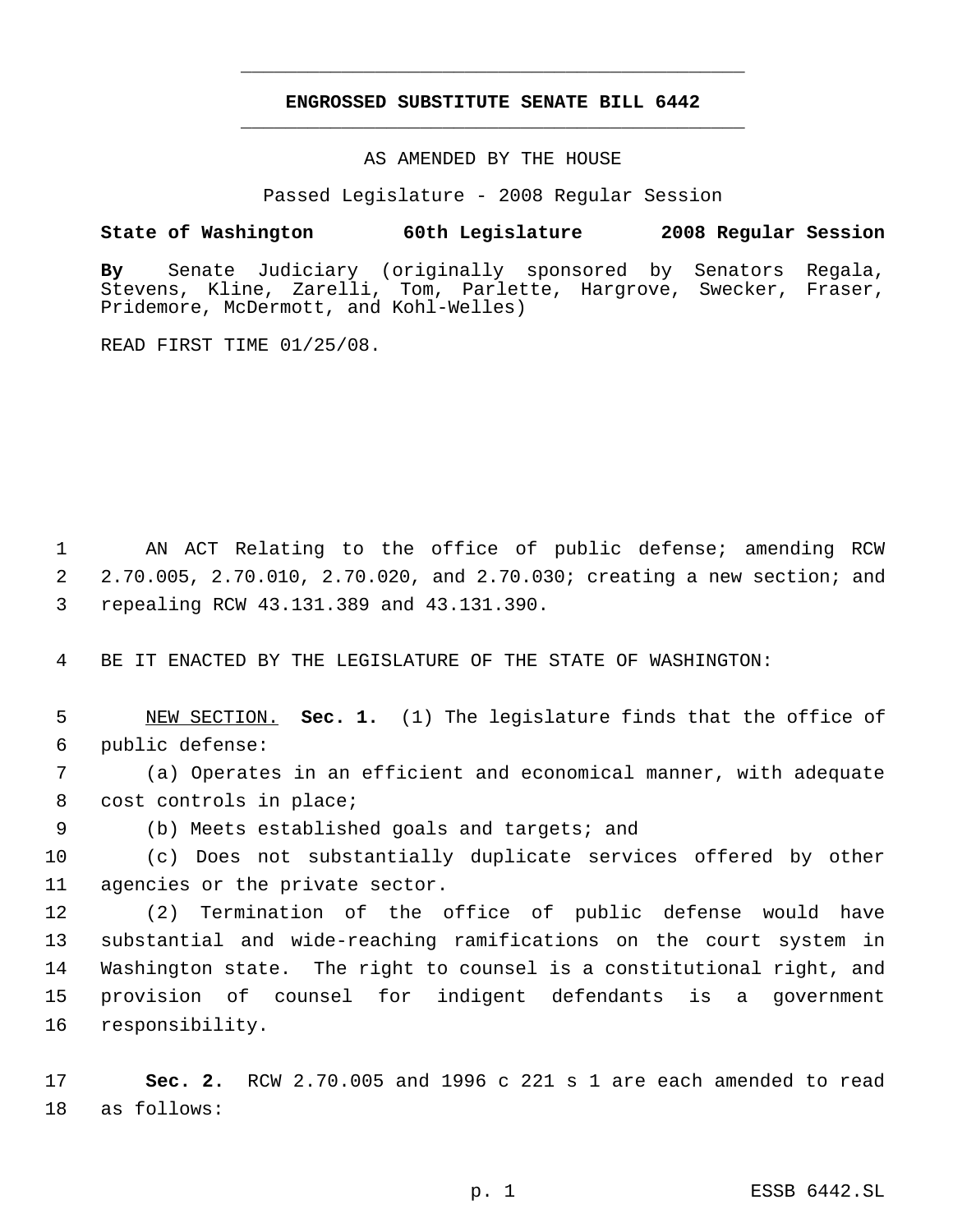1 In order to implement the constitutional and statutory guarantees 2 of counsel and to ensure  $((the)^2)$  effective and efficient delivery of ((the)) indigent ((appellate)) defense services funded by the state of Washington, an office of public defense is established as an independent agency of the judicial branch.

 **Sec. 3.** RCW 2.70.010 and 1996 c 221 s 2 are each amended to read as follows:

 The supreme court shall appoint the director of the office of public defense from a list of three names submitted by the advisory committee created under RCW 2.70.030. Qualifications shall include admission to the practice of law in this state for at least five years, 12 experience in ((the representation of persons accused of a crime)) providing indigent defense services, and proven managerial or supervisory experience. The director shall serve at the pleasure of the supreme court and receive a salary to be fixed by the advisory committee.

 **Sec. 4.** RCW 2.70.020 and 1996 c 221 s 3 are each amended to read as follows:

19 The director((, under the supervision and direction of the advisory 20  $committer$ ; ) shall:

21 (1) Administer all ((eriminal appellate indigent defense)) state-22 funded services in the following program areas:

 (a) Trial court criminal indigent defense, as provided in chapter 10.101 RCW;

25 (b) Appellate indigent defense, as provided in this chapter;

 (c) Representation of indigent parents qualified for appointed counsel in dependency and termination cases, as provided in RCW 13.34.090 and 13.34.092;

 (d) Extraordinary criminal justice cost petitions, as provided in RCW 43.330.190;

 (e) Compilation of copies of DNA test requests by persons convicted of felonies, as provided in RCW 10.73.170;

33 (2) Submit a biennial budget for all costs related to ((state 34 appellate indigent defense)) the office's program areas;

(3) Establish administrative procedures, standards, and guidelines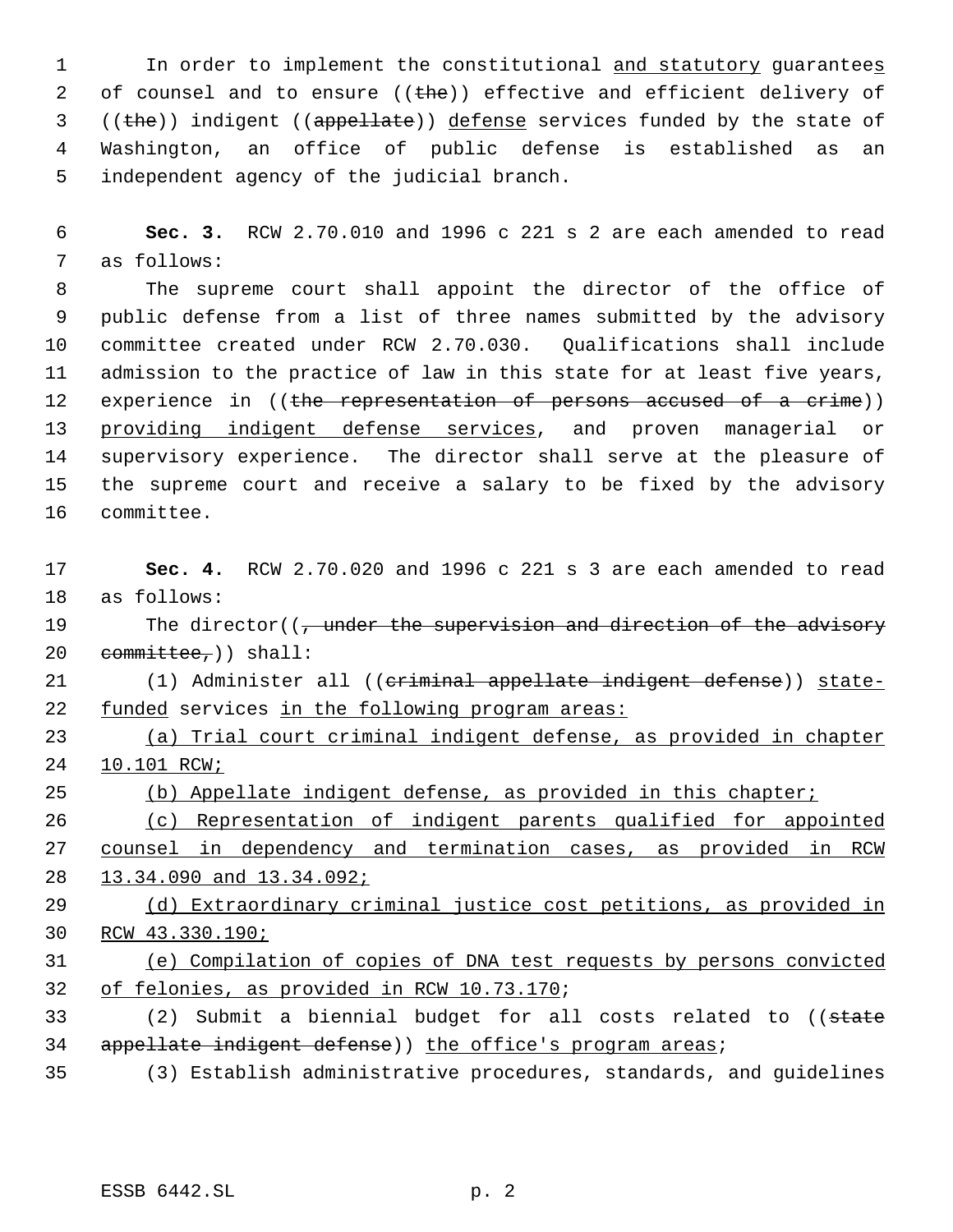1 for the office's program areas, including ((a)) cost-efficient systems 2 that  $\text{provide}((s))$  for  $\text{authorizontal}$  recovery of costs;

 (4) Provide oversight and technical assistance to ensure the 4 effective and efficient delivery of services in the office's program areas;

 (5) Recommend criteria and standards for determining and verifying indigency. In recommending criteria for determining indigency, the director shall compile and review the indigency standards used by other state agencies and shall periodically submit the compilation and report to the legislature on the appropriateness and consistency of such standards;

12 (((5)) (6) Collect information regarding ((indigency cases)) 13 indigent defense services funded by the state and report annually to the advisory committee, the legislature, and the supreme court;

15  $((+6))$   $(7)$  Coordinate with the supreme court and the judges of 16 each division of the court of appeals to determine how appellate attorney services should be provided.

 The office of public defense shall not provide direct representation of clients.

 **Sec. 5.** RCW 2.70.030 and 2005 c 111 s 1 are each amended to read as follows:

 (1) There is created an advisory committee consisting of the following members:

 (a) Three persons appointed by the chief justice of the supreme 25 court, ((including the chair of the appellate indigent defense commission identified in subsection (3) of this section)) who shall 27 also appoint the chair of the committee;

(b) Two nonattorneys appointed by the governor;

 (c) Two senators, one from each of the two largest caucuses, appointed by the president of the senate; and two members of the house of representatives, one from each of the two largest caucuses, 32 appointed by the speaker of the house of representatives;

 (d) One person appointed by the court of appeals executive committee;

 (e) One person appointed by the Washington state bar association; (f) One person appointed by the Washington state association of 37 counties; and